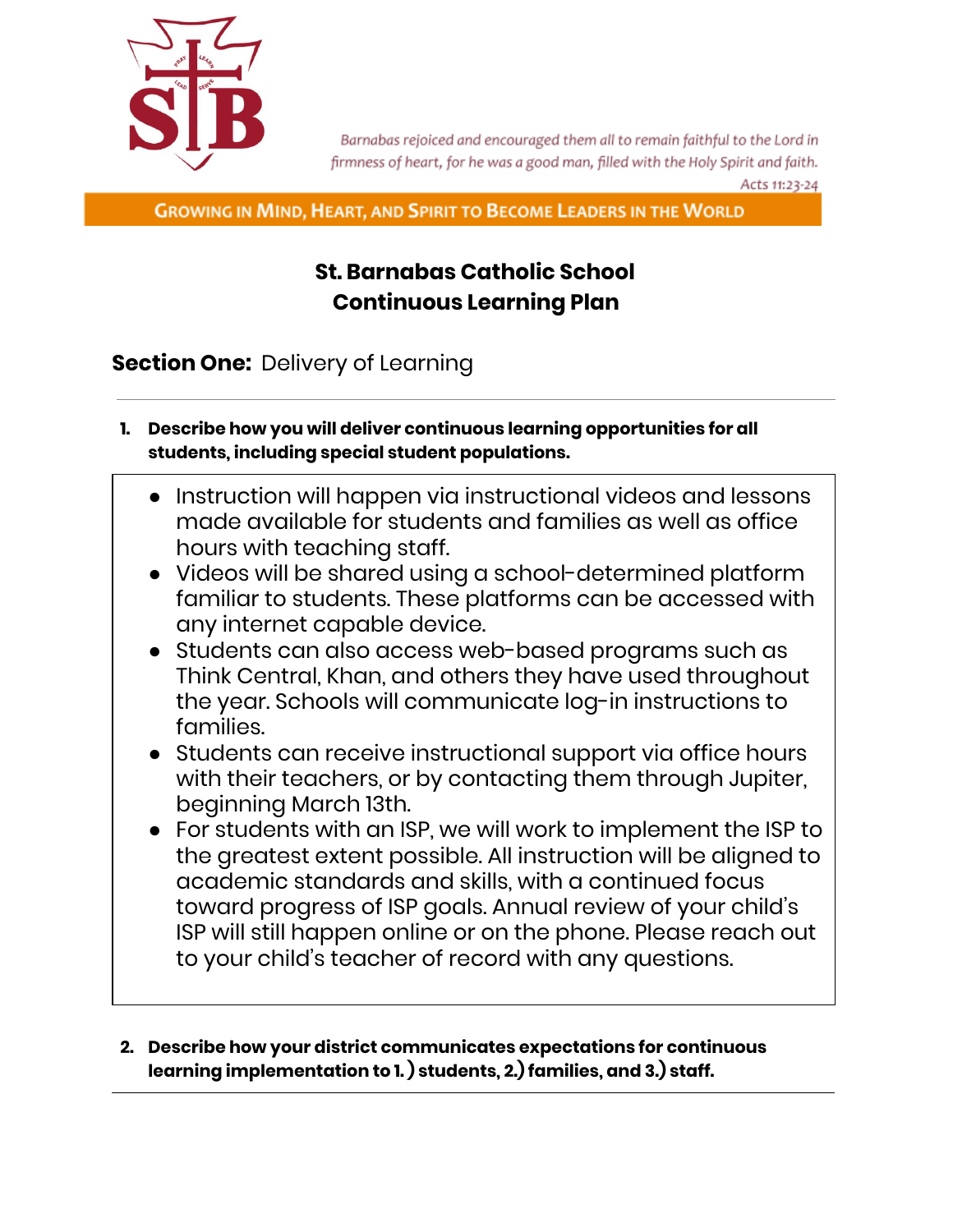- Administration will share information and updates about the status of calendar events, facilities access, and other schoolwide details when the need arises.
- $\bullet$  Teachers will send a detailed communication to students and parents using Jupiter explaining learning objectives and due dates.
- Staff members will meet weekly using online platforms to communicate updates, assess needs, and modify plans to meet needs when needed.
- Students, families, and staff will be held accountable to the expectations outlined in the respective handbooks.

### **3. Describe student access to academic instruction, resources, and supports during continuous learning.**

- A device is not needed to complete all instructional tasks.
- Students can use any device connected to the internet to view the instructional support videos and online content.
- We will utilize resources our students are familiar with and potentially introduce new ones along the way.
- We will share technology guidance with students and families when the need arises.
- Knowing that some of our PK–5 families do not have 1:1 devices for students or access to Wi-Fi at home, we are also working on resources to support learning that do not require students to use technology.

### **4. What equipment and tools are available to staff and students to enable your continuous learning plan? Please list.**

- Students can use any device connected to the internet to view the instructional support videos and online content.
- We will utilize resources our students are familiar with and potentially introduce new ones along the way.
- Students in grade 6-8 have personal devices at a ratio of 1:1.
- Students in PK-5 can access instruction and content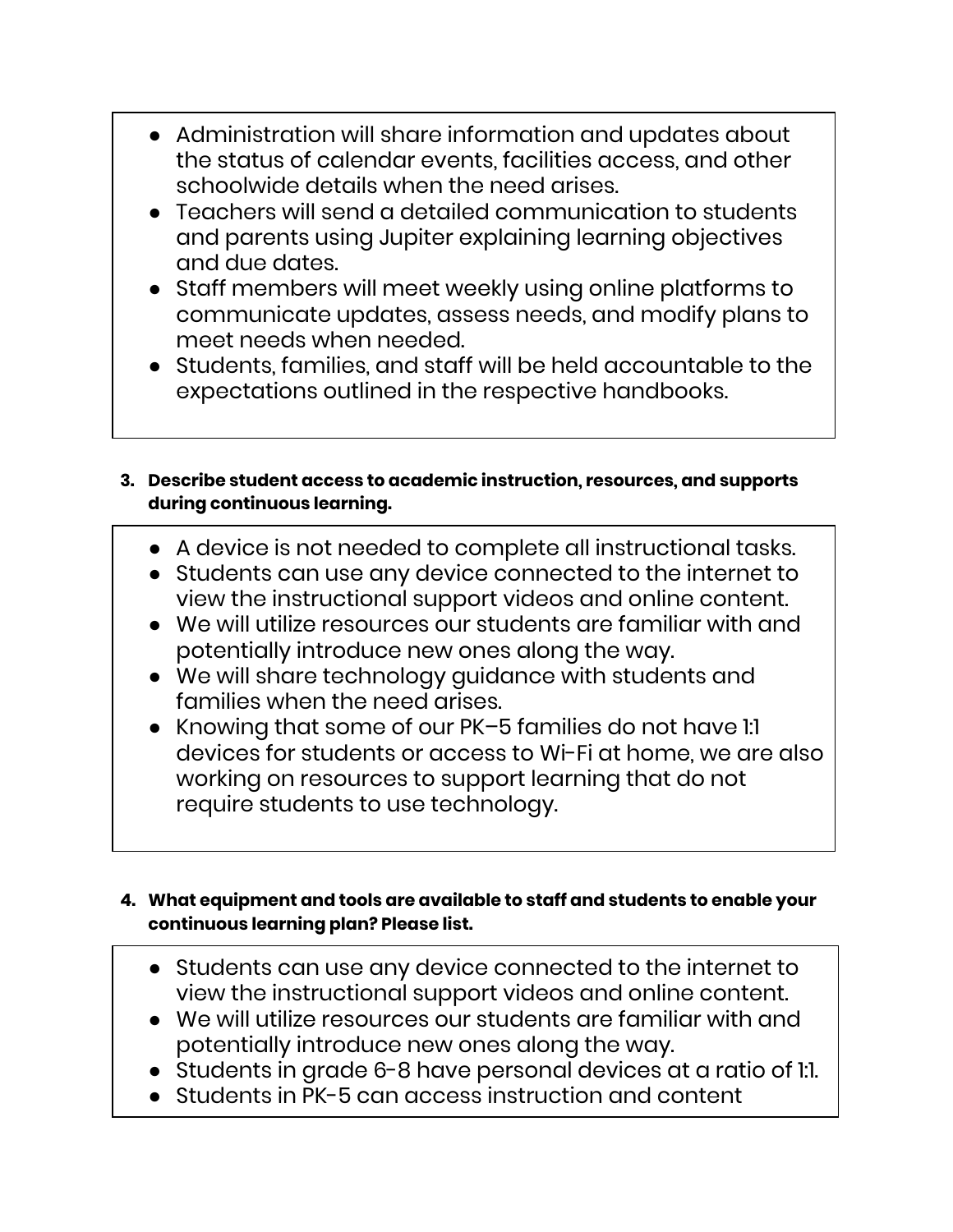through any device connected to the internet.

- Students can receive instructional support via office hours with their teachers, or by contacting them through Jupiter.
- Teachers will use personal devices to upload lesson content and communicate with students, families, and school staff.

#### **5. Describe how educators and support staff are expected to connect with students and families on an ongoing basis.**

- Administration will share information and updates about the status of calendar events, facilities access, and other schoolwide details via email, phone messages, and Jupiter when the need arises.
- Teachers will send a detailed communication to students and parents using Jupiter explaining how students should access assignments.
- Teachers will post assignments, videos, audio etc. for students to access on a daily basis.
- We understand that there may be limits to technology and teachers will be flexible. If a student has limitations on technology, please contact your child's teacher directly for assistance.

### **6. Describe your method for providing timely and meaningful academic feedback to students.**

- Students can email completed work (by scanning or uploading a picture) if those options are available.
- Grades will be issued based on current grades. Work completed during the Continuous Learning period (during COVID-19 closures) should not negatively impact a student's record or grade. Work completed during the Home Learning period can be used to improve the student's grade.
- Quizzes, tests and final exams will not be required during the Home Learning period.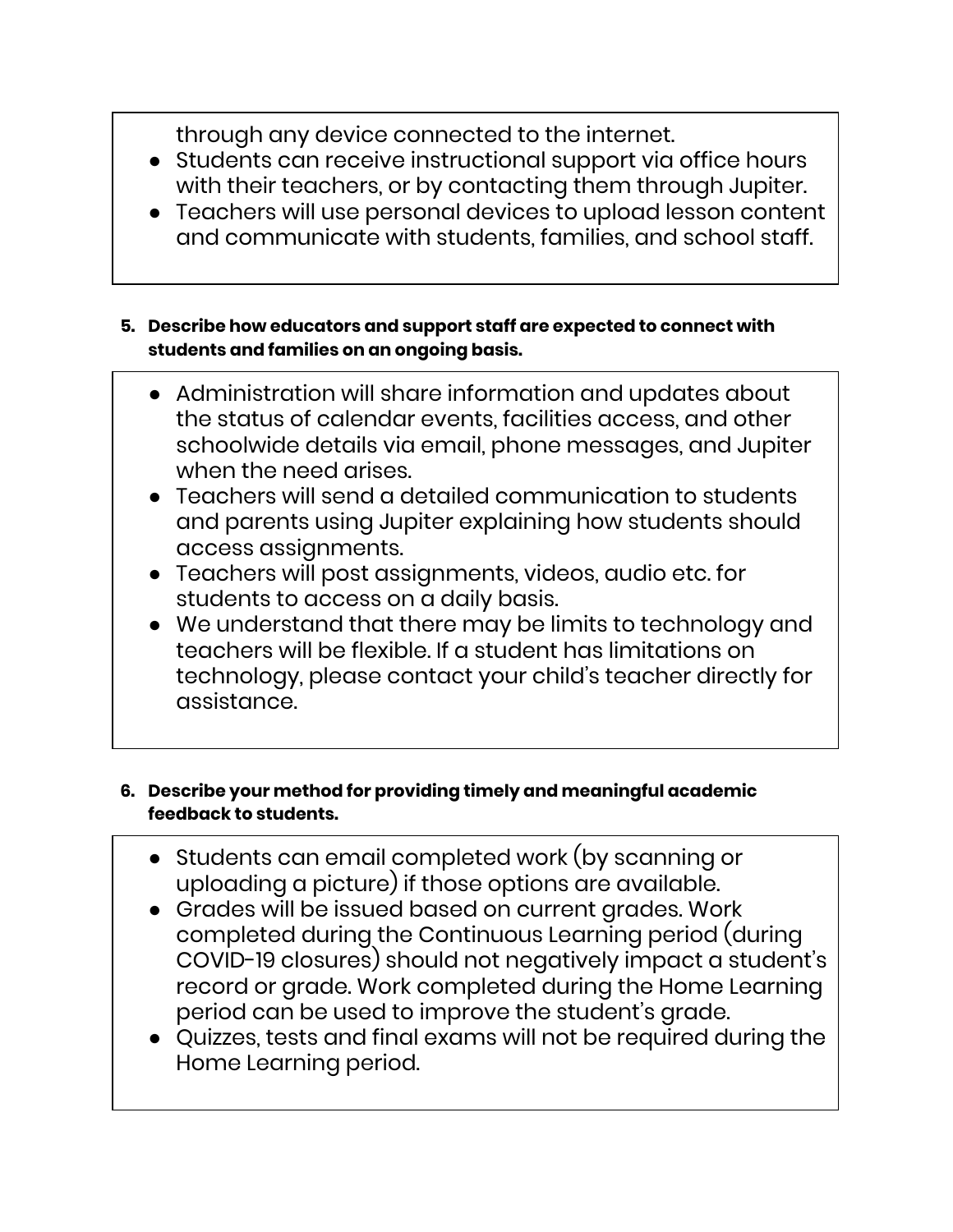## **Section Two:** Achievement and Attendance

- **7. Does your continuous learning plan provide an avenue for students to earn high school credits? If so, describe the approach.**
	- $\bullet$  N/A

### **8. Describe your attendance policy for continuous learning.**

- Attendance will be recorded using daily assignments and task completion.
- The attendance assignment will verify a student's attendance for the day.
- The school will monitor attendance and offer support when the need arises.

### **9. Describe your long-term goals to address skill gaps for the remainder of the school year.**

- Reducing achievement gaps requires coordination among administrators, teachers, parents, and students.
- Document and monitor skill gaps observed during continuous learning.
- Provide additional resources and support for students experiencing achievement gaps as identified by teachers, parents.
- Identify and implement the latest research on effective strategies for distance learning environments.
- Establish intervention opportunities for students using available resources and support staff.
- Monitor progress and growth made during continuous learning.
- Use assessments and data to determine eligibility for Summer Learning Sessions when a need arises.